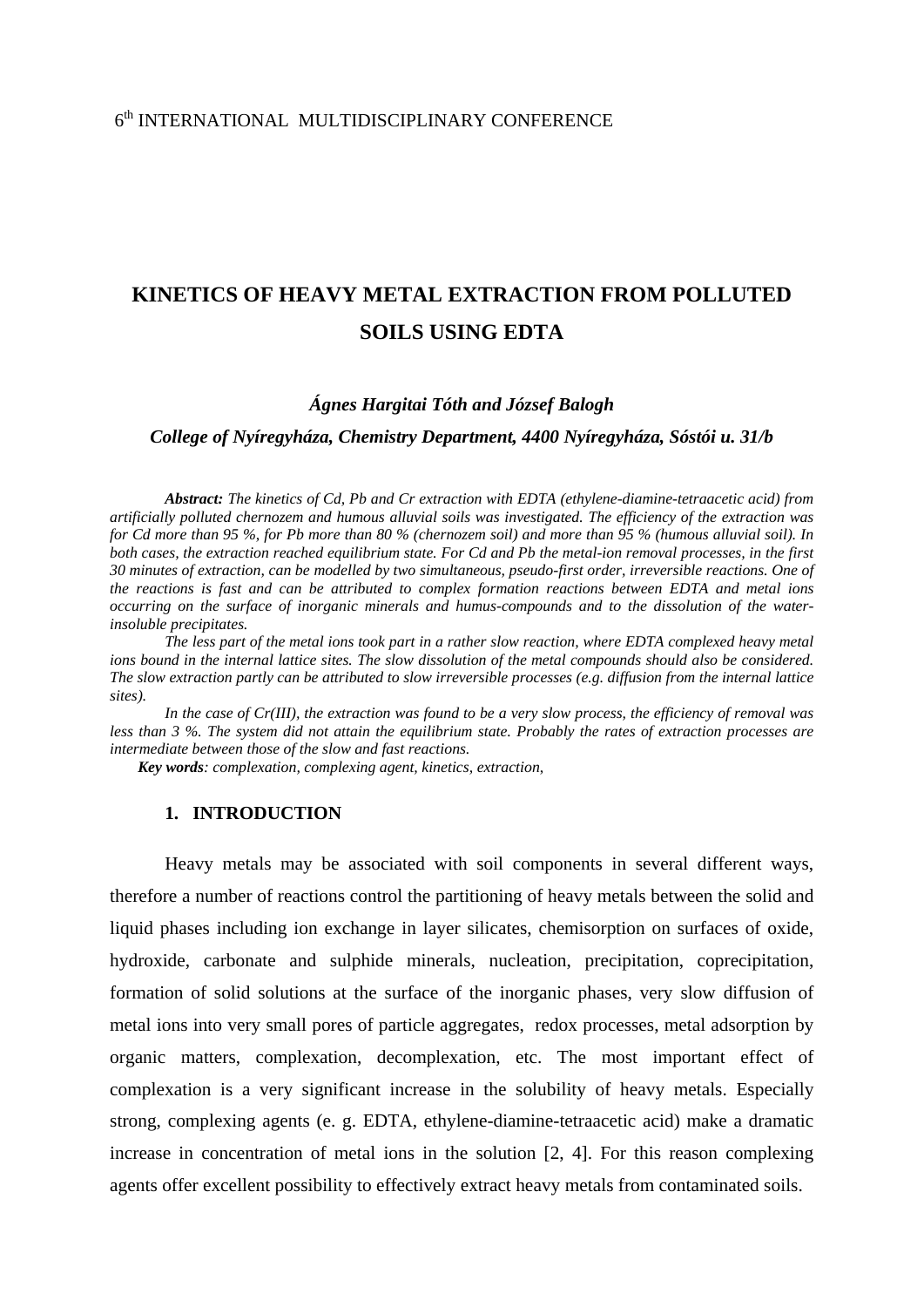The aim of this work was to study the kinetics of extraction of Cd, Pb and Cr with a strong complexing agent, EDTA , from artificially contaminated soils.

## **2. MATERIALS AND METHODS**

#### *Soil samples and artificial pollution treatment*

In the experiments two different soils: a humous alluvial soil from Tiszavasvári and a chernozem soil from Tiszalök (Great Hungarian Plain) were used. Some chemical characteristics of these soils are shown in Table 1. The upper 20 cm layer of the topsoil from unpolluted areas was sampled.

| Table 1. Some characteristics data of the soils |  |  |  |  |
|-------------------------------------------------|--|--|--|--|
|-------------------------------------------------|--|--|--|--|

|                   | Humus alluvial soil | Chernozem soil |  |  |
|-------------------|---------------------|----------------|--|--|
| pH(KCl)           | 7.40                | 7.67           |  |  |
| Org. C $(g/kg)$   | 19.1                | 13.3           |  |  |
| Carbonate<br>$\%$ | 14.1                | 6.69           |  |  |

#### *Artificial pollution of soils*:

Soils were thoroughly mixed with solutions of  $Cd(NO<sub>3</sub>)<sub>2</sub>$ ,  $Pb(NO<sub>3</sub>)<sub>2</sub>$ , and  $Cr(NO<sub>3</sub>)<sub>3</sub>$ . The total amount of the polluting heavy metal ions from the solution was incorporated into the solid phase. Each soil contained 0.02 mol/kg Cd, Pb or Cr. After half an hour of shaking, the homogeneous suspensions were transferred into plastic dishes and kept at room temperature and at low humidity for more than 3 years. During this time the soil samples lost most of their water content. The experiments were made three years after the artificial pollution treatment. At the time of the extraction experiments they contained only about 1 % water.

## *The extraction procedure*

Before carrying out the extractions, mixture of bi-distilled water and acetic acid was added to the soil samples to adjust the pH to 4.65 and the suspensions were stirred for 30 minutes. This time proved to be long enough to reach equilibrium between the phases.

After 30 minutes solution samples were drawn and their Pb, Cd and Cr content were determined by atomic absorption spectroscopy (AAS). These measurements showed that only a minor quality of Cr (< 0,05%), ∼2% Pb and 18% Cd (for humous alluvial soil) and 8% Cd (for chernozem soil) was leached out from the soil samples during this initial shaking process.

At time zero 0.2 M EDTA (adjusting the pH to 4.65 by 10 % acetic acid) was added to the suspensions, thus the concentration of EDTA was 0,025M. The ratio of solid and liquid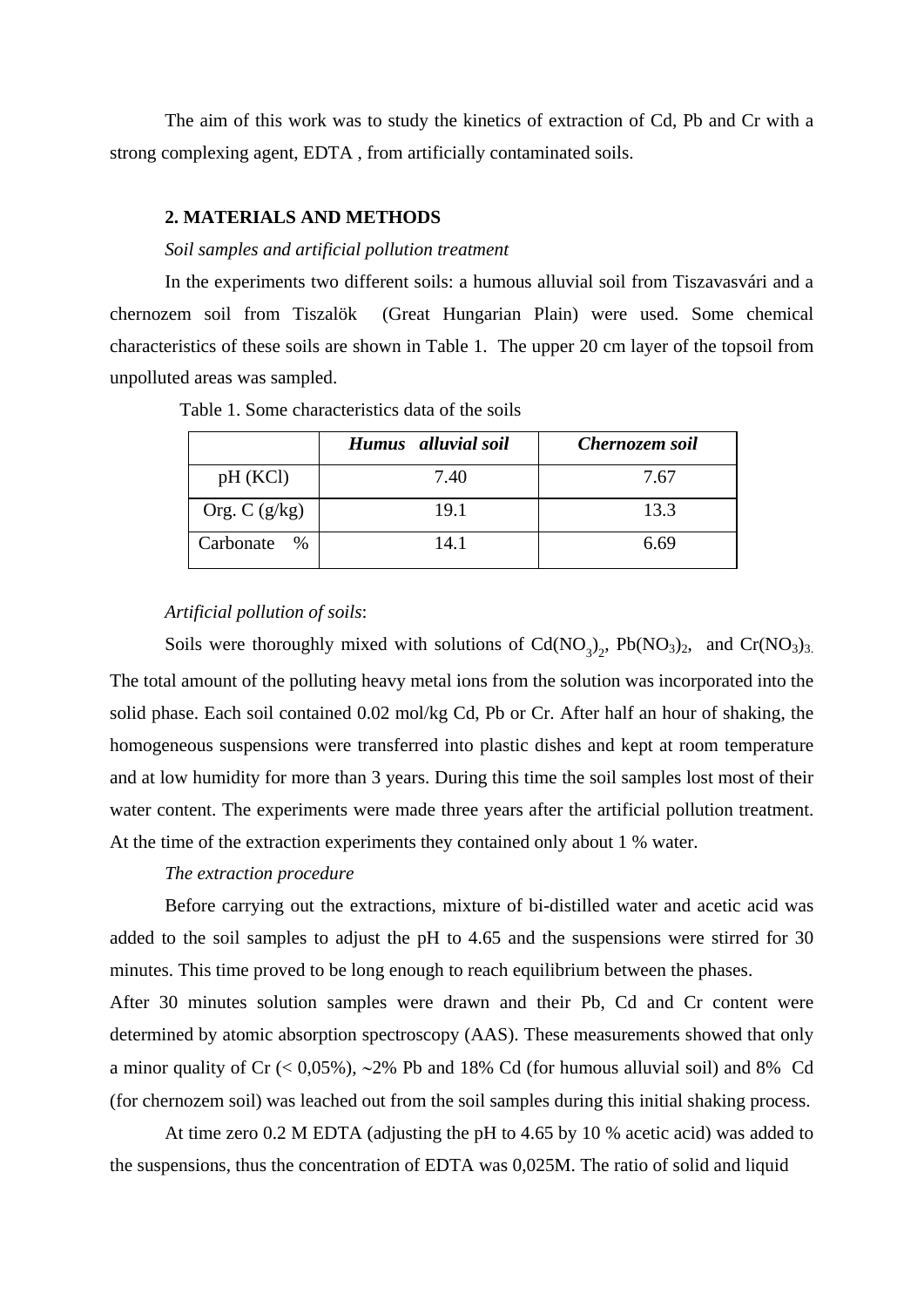

Fig.1: *Changes in the % Cd, Pb and Cr extracted from contaminated humous alluvial soil as a function of time.* 



Fig.2: *Changes in the % of Cd, Pb and Cr extracted from the contaminated chernozem soil as a function of time*

phases was 1: 40. The molar ratio of heavy metal : ligand was 1: 50. During the extraction the systems were stirred vigorously. The pH was kept at a constant level of 4.65 by adding a few drops of 10 % acetic acid when required. The temperature was 25 °C. After reaction periods,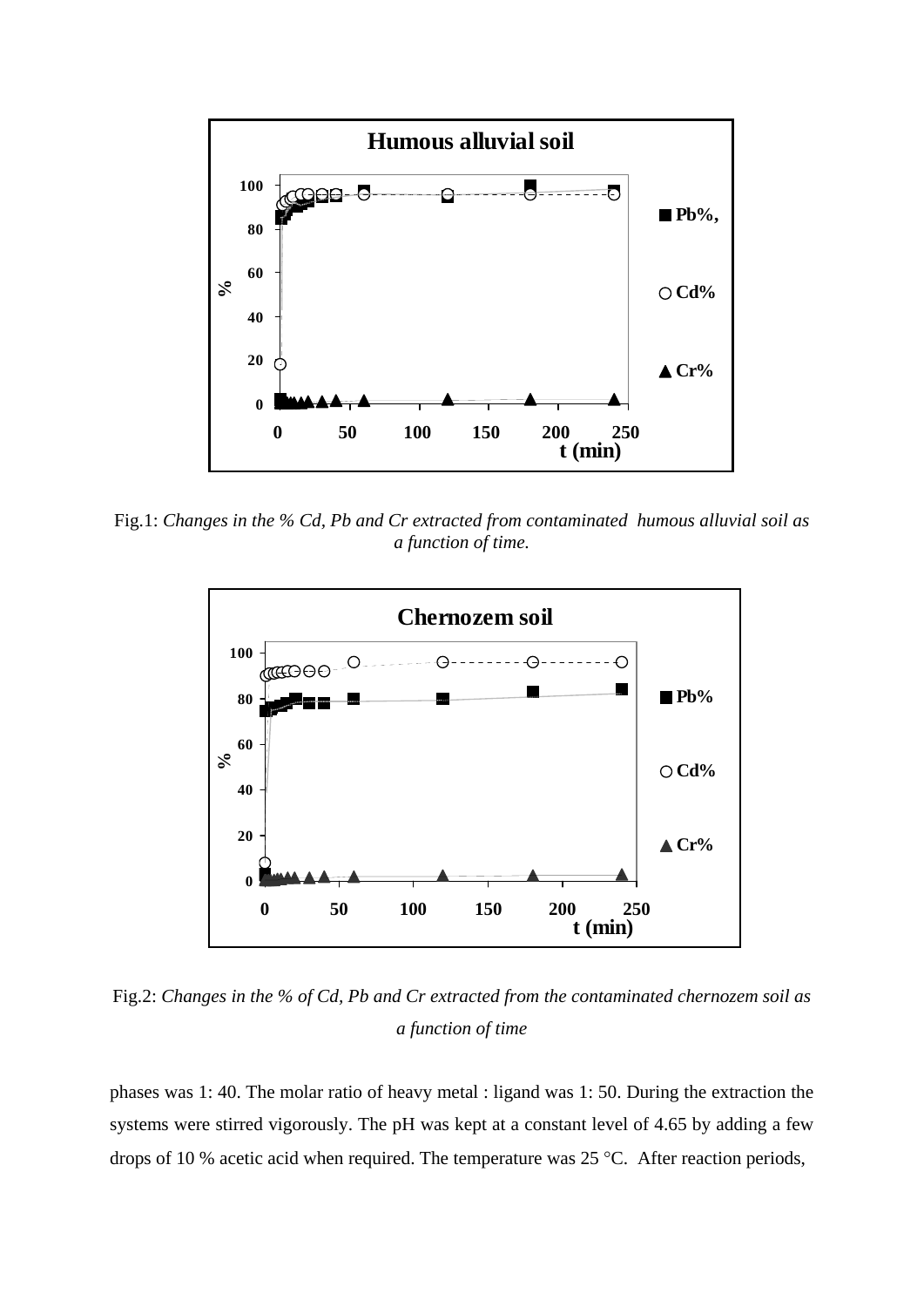

Figs. 3-4: *Reaction kinetic curves of heavy metal extraction. Values of the ordinate:*  $-\cdots$  *in(q<sub>e</sub>-q<sub>t</sub>);*  $- - -\ln(q/e/-q/t/-A_2 \cdot e^{-k}t)$ 

ranging from 0,5 min to 4 hours, 10 cm<sup>3</sup> portions of the suspensions were withdrawn and the phases were separated by colloid membrane filtration. The concentrations of cadmium, lead and chromium in the liquid phase were determined by Zeiss AAS 3.

#### **3. RESULTS AND CONCLUSIONS**

The removal of heavy metal ions with EDTA during the experimental period - that is, changes in the percentage of Pb, Cd and  $Cr$  – are shown in Figs. 1 and 2. The efficiency of extraction (Figs. 1 and 2) was for Cd more than 95%, for Pb more than 95 % (humous alluvial soil) and more than 80 % (chernozem soil) and for Cr less than 3%. Between the solid and liquid phases the distribution of Pb and Cd reached equilibrium state within first day. The concentration of Cr however showed a continuous temporal increase. The system has not attained the equilibrium state even after 3 days. Previously [3] we examined the efficiency of heavy metal extraction with 0,1M HCl in the same experimental system. Slightly greater removal efficiencies were found for Pb and Cd in EDTA solutions than in HCl.

Previously, we have reported [1,3] that the kinetics of extraction of heavy metals with 0,1 M HCl from soils in the same experimental systems can be described by two models: one of them is the two reactions model and the other is the multiple reactions model. In this work for the case of Pb and Cd the *two reactions model* was also well applicable for the kinetic evaluation of extraction with EDTA complexing agent. The processes can be divided into two simultaneous pseudo-first-order reaction groups (fast irreversible and slow irreversible reactions).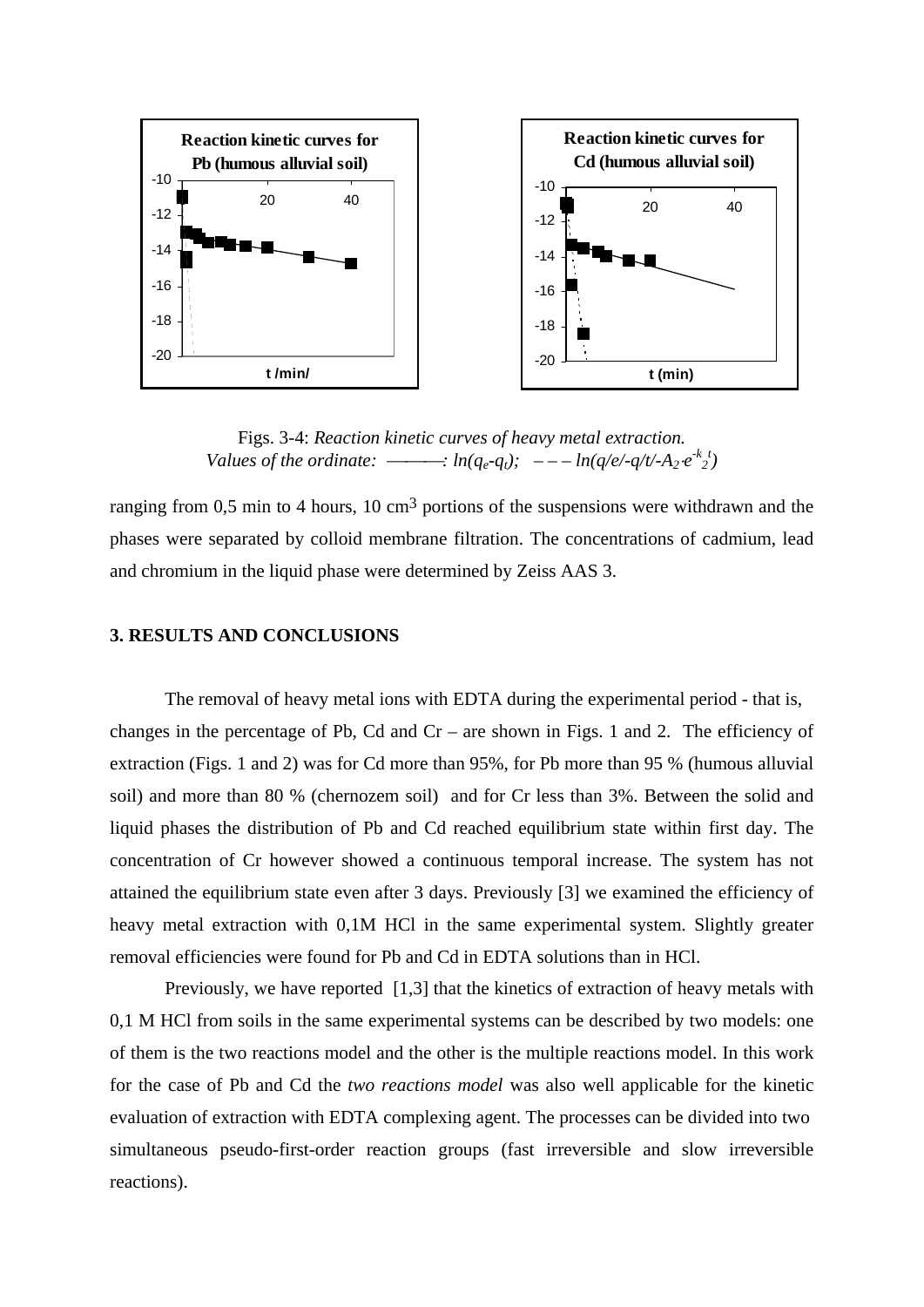

*Figs. 5-6: Reaction kinetic curves of heavy metal extraction. Values of the ordinate:*  $-\cdots$  *in(q<sub>e</sub>-q<sub>t</sub>);*  $- - -\ln(q/e/-q/t/-A_2 \cdot e^{-k}t)$ 

Fast irreversible reactions (Eq. 1) occurring on  $S_1$ -type interfaces of soil colloid particles can be characterised by  $k_1$  rate constants:

$$
S_1 - M + L \xrightarrow{k_1} S_1 + M - L \,, \tag{1}
$$

where L is EDTA ligand. In contrast, in the slow irreversible reactions EDTA reacts with metal ions bound at  $S_2$ -type internal lattice sites. These processes can be characterised by  $k_2$  rate constants.

$$
S_2 - M + L \xrightarrow{k_2} S_2 + M - L \tag{2}
$$

The metal concentration (q) in the solid as a function of time is the following  $[3]$ :

$$
q_e - q_t = A_1 e^{-k_1 t} + A_2 e^{-k_2 t} \tag{3}
$$

where  $q_e$  and  $q_t$  are the equilibrium and temporary concentrations of the removed heavy metal ions in the solid,  $(q_e-q_t)$  is the extractable concentration of sorbed metal at time t, A<sub>1</sub> and A<sub>2</sub> describe the heavy metal content that takes part in the fast and slow reaction.

 Equation (3) was solved graphically and the reaction kinetic curves in the first 30 minutes of extraction are shown in Figs. 3-4 (humous alluvial soil) and Figs. 5-6 (chernozem soil). The  $A_1$  and  $A_2$  values,  $k_1$  and  $k_2$  rate constants and the reaction half times and are summarised in Table 2.

Figs. 3-6 and Table 2. show that the processes of the extraction can be divided into two simultaneous, pseudo-first-order, irreversible reaction groups under the next conditions:

> $-[EDTA] \gg [Pb]$  and  $[Cd]$ -[EDTA] is constant